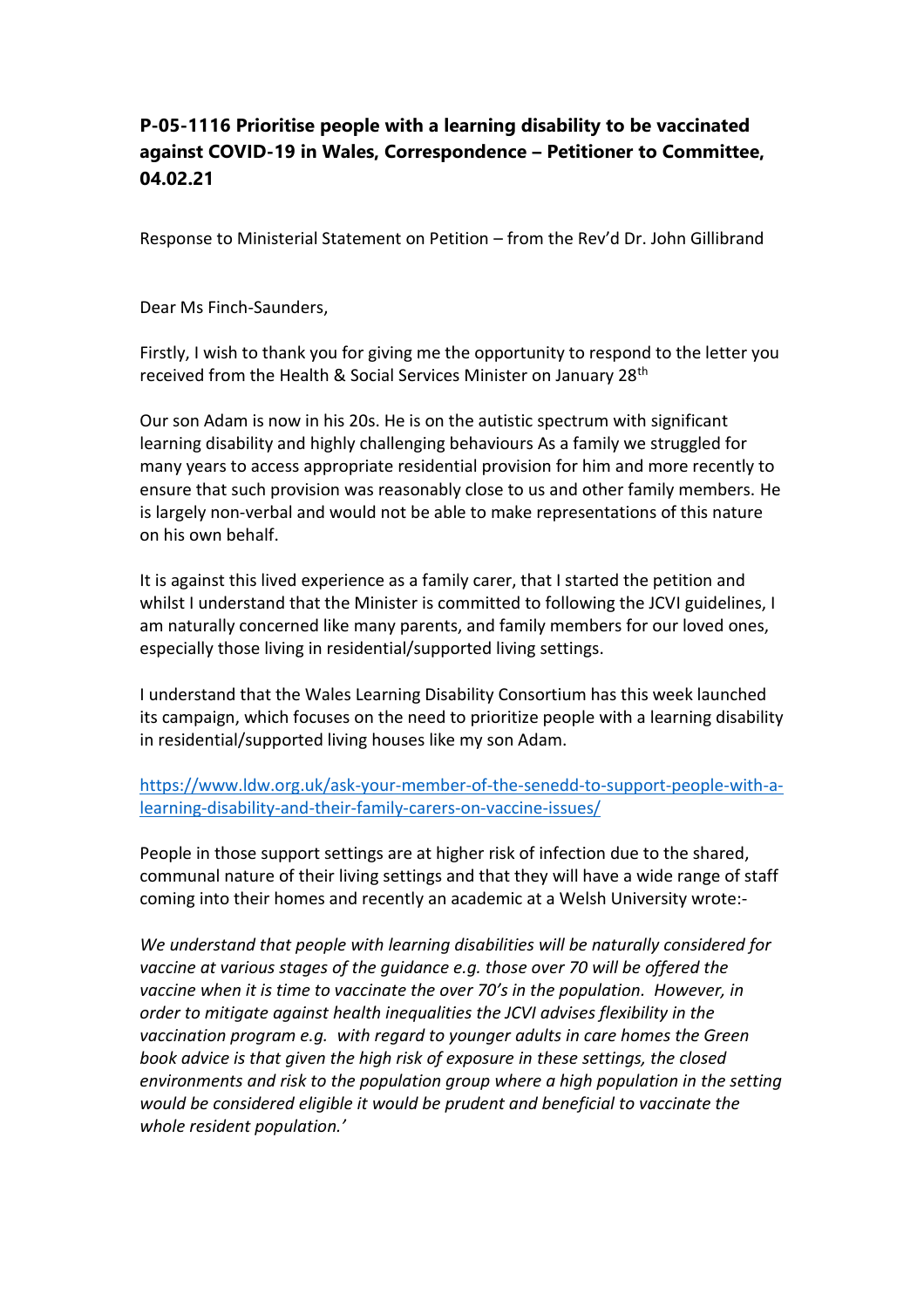There are currently about 3,500 people with a learning disability living in supported/residential settings in Wales. Many of those might already be picked up due to other underlying health conditions or age, which might see them placed in Categories 2 to 4, however many, like my son are being told that they will be placed in priority group 6 despite living in residential/supported living settings which can exacerbate their risk of catching and dying of Covid.

Naturally as a parent of a young autistic man who also has a learning disability, I am concerned that the recent Leder report states that he is 30 times more likely to die of Covid, than people of his own age without a learning disability.

## [https://www.gov.uk/government/news/people-with-learning-disabilities-had](about:blank)[higher-death-rate-from-covid-19](about:blank)

Adam and others with similar communication difficulties associated with their learning disability or autism will struggle to indicate that they have symptoms and I was very angry to learn this week that Adam who was living in a residential home but has now been moved to a supported living house has been moved from Category 4 to Category 6.

So in response to the Minister's letter to you, I fully understand that the JCVI guidelines are developed with academic and medical expertise, but there is growing evidence of the risk to people with a learning disability in specific housing settings.

In England, Mencap and others are campaigning for all people with a learning disability to be vaccinated in groups 1 to 6, but in Wales the Learning Disability Consortium which is made up of Learning Disability Wales, Mencap Cymru, All Wales Forum of Parents and Carers, All Wales People First, Down Syndrome Association Wales and Cymorth Cymru are taking a very pragmatic stance and asking for particular attention to be given to those living in supported living or residential settings. They have done this because they recognize the particular risk within these settings but also accepting that only 1 in 4 of the 65,000 learning disabled population in Wales is known to services. GP registers of learning disabled citizens in Wales is not yet advanced enough to highlight every person with a learning disability.

Given this I would ask that the Committee contact the Minister again and ask if Welsh Government is prepared to look at people of ALL ages with a learning disability living within residential or care home settings like my son Adam.

I leave you with the sobering thought that people with a learning disability are 6 times more likely to die of Covid and 30 times more likely than their peers aged 18 to 34, so as a parent of a 27 year old son you can imagine how scared we are as a family for his life.

Yours sincerely,